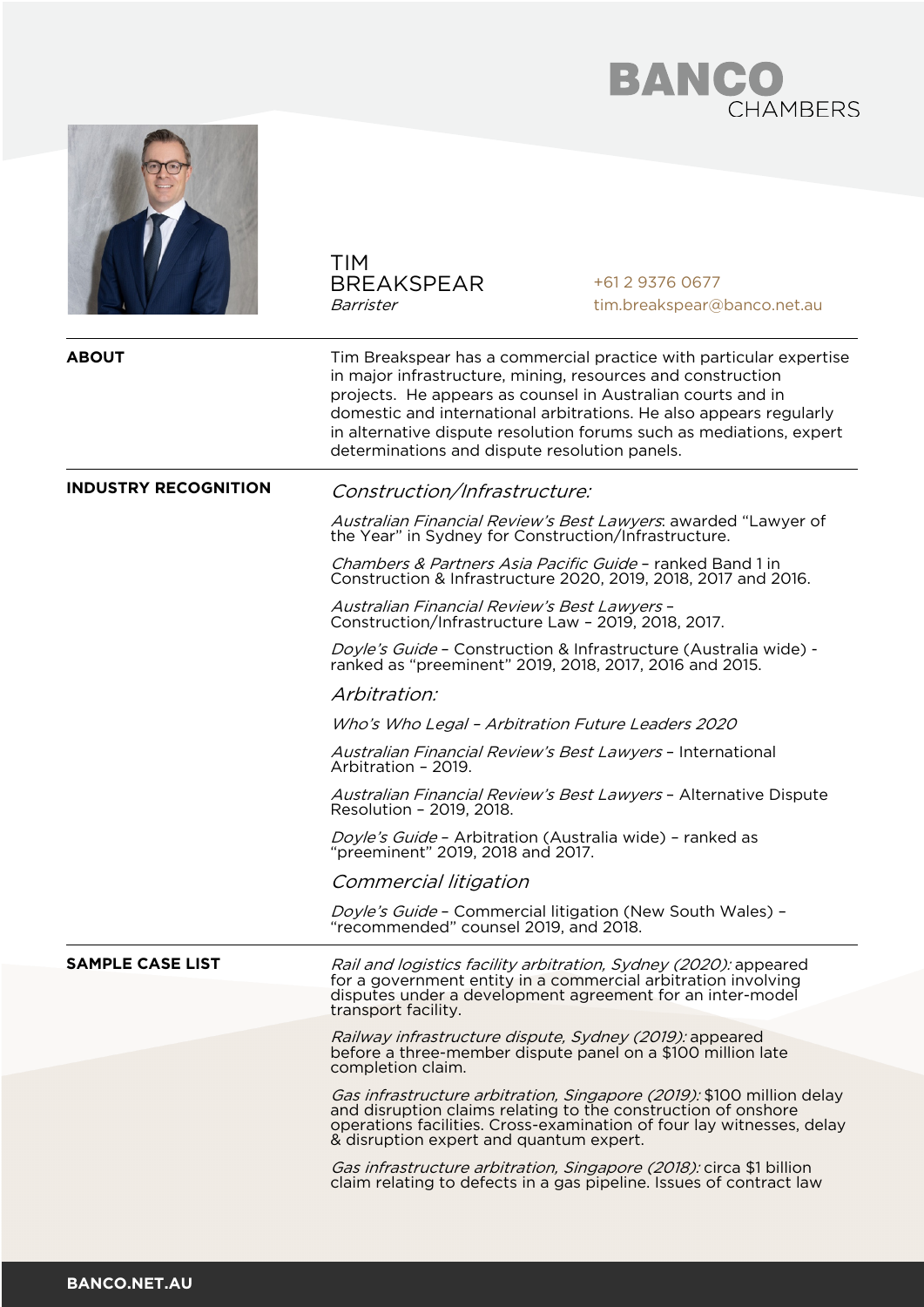

and corrosion engineering. Cross-examination of pipeline expert and quantum expert.

Mining infrastructure arbitration, Singapore (2018): \$200 million dispute involving misrepresentation, variation, delay and acceleration claims arising from the construction of infrastructure for an iron ore mine. Cross-examination of four lay witnesses, including through interpreters. Cross-examination of quantum experts.

Brighton Australia Pty Ltd v Multiplex Constructions Pty Ltd [2018] VSC 246: claims of misrepresentation and delay relating to the construction of a major commercial building in Melbourne. Cross- examination of 3 witnesses.

Gas infrastructure arbitration, Singapore (2017): circa \$1 billion claim relating to the legality of an EPC contract. Primarily involving issues of statutory construction and restitution law.

Electricity generating boiler arbitration (2017): dispute between New Zealand and Fijian companies concerning a wood-fired burner located in Fiji.

Bitumen plant arbitration, Sydney (2016): claims relating to delay and defects in the construction of a batch plant at a port facility. Cross-examination of engineering and quantum experts.

Warehouse and logistics facility arbitration, Melbourne (2016): dispute concerning failures of concrete pavements in an industrial warehouse and logistics facility. Cross-examination of lay witnesses, engineering expert and quantum experts.

Allphones Retail Pty Ltd v Optus Networks Pty Limited [2016] FCA 1233 – successfully resisted a preliminary discovery application.

Highway infrastructure, DRB hearing Sydney: \$200 million claim for precontract misrepresentation.

Wantagong Farms Pty Ltd as Trustee for the Bulle Family Trust v Bulle [2015] NSWSC 1603- proprietary estoppel claim relating to Angus cattle stud property

Broadlex Services v RCR Resolve FM (No 2) [2015] NSWSC 1514 - breach of contract and conventional estoppel.

Built NSW Pty Ltd v Politic Pty Ltd [2015] NSWSC 380 - leave to amend; rectification of contract; oral terms; entire agreement clause; Aon principles.

John Holland Pty Limited v Kellogg Brown & Root Pty Ltd [2015] NSWSC 451: referral under s 8 of the Commercial Arbitration Act; proper construction of arbitration clauses; alleged waiver of arbitration clauses.

John Holland Pty Limited v Kellogg Brown & Root Pty Ltd [No 2] [2015] NSWSC 564 indemnity cost application for proceedings commenced in breach of arbitration clause.

Brookfield Multiplex v Owners Corporation 61288 (2014) 254 CLR 185 a landmark High Court appeal on the question of whether duties in tort are owed concurrently with obligations under a commercial contract and whether a duty of care is owed by a builder to a successor in title to a commercial property.

RCR Resolve FM v Serco Australia [2014] NSWSC 1477 –transfer and consolidation of separate proceedings.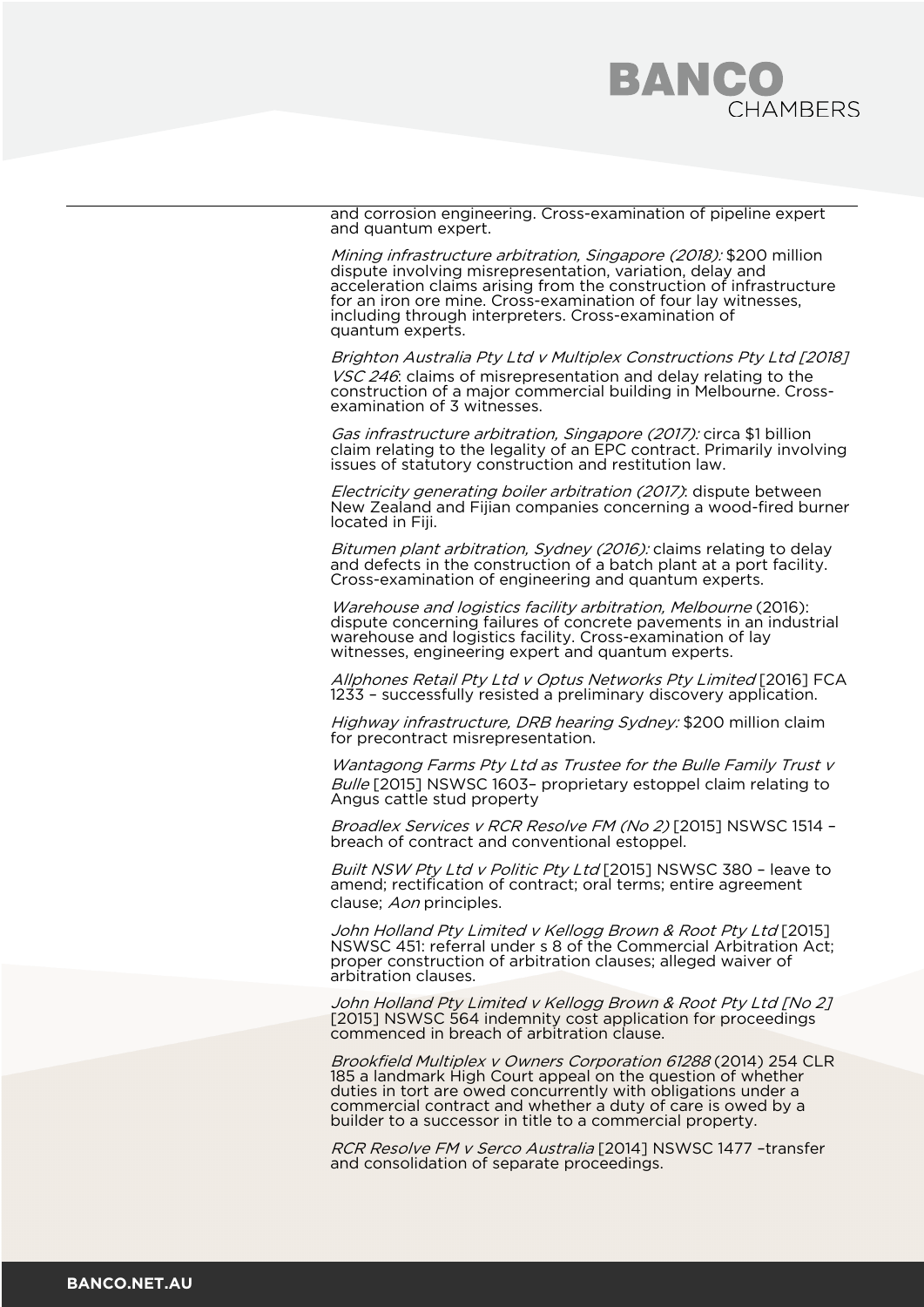

Siemens Limited v Forge Group Power Pty Ltd (in liq) [2014] QSC 184 – injunction restraining call on bank guarantee.

Macmahon Mining Services v Cobar Management [2014] NSWSC 502: successful summary dismissal of a \$67 million loss of profit claim.

Macmahon Mining Services v Cobar Management (No. 2) [2014] NSWSC 731 – exclusion clause; consequential loss; direct vs indirect loss

Cavasinni Constructions Pty Ltd v New South Wales Land and Housing Corporation [2014] NSWSC 1678: severance of void arbitration clause; enforcement of expert determination clause.

Owners - Strata Plan No 61288 v Brookfield (2013) 85 NSWLR 479: a leading decision on duties in tort owed by commercial builders to successors in title.

CRI Chatswood Pty Ltd (In Liq) v Metro Chatswood Pty Ltd (No 4) [2013] NSWLEC 83 – proceedings arising out of transport interchange PPP.

Gas field infrastructure (Qld) (2012) \$250 million claim before a DRB relating to a major water infrastructure project in the Queensland gas fields.

King v Benecke [2013] NSWSC 568 - professional negligence claim against a solicitor relating to the transfer of a major agricultural land holding.

Metro Chatswood v CRI Chatswood Pty Ltd [2012] NSWCA 49: injunction proceedings relating to a transport interchange PPP.

Lucas Stuart v Hemmes Hermitage (2012) 28 BCL 226: leading appeal decision in relation to injunctions to restrain calls on bank guarantees.

Light rail PPP (2012): \$20 million claim arising out of a light rail PPP.

Cessnock City Council v Aviation and Leisure Corporation Pty Ltd [2012] NSWSC 221: scope of dispute resolution clause; expert determination; permanent stay.

Owners Corporation Strata Plan 61288 v Brookfield [2012] NSWSC 1586– award of indemnity costs.

Owners Corporation Strata Plan 61288 v Brookfield [2012] NSWSC 1219 – separate question; concurrent duty of care; pure economic loss.

Owners Corporation Strata Plan 72535 v Brookfield [2012] NSWSC 712 – duties of care; pure economic loss; statutory warranties.

Strata Plan 61390 v Multiplex Corporate Agency (No 2) [2012] NSWSC 322 – proper construction of deed of release; principles in Grant v John Grant & Sons.

Power station arbitration, Sydney (2011): \$70 million claim relating to alleged defects in a gas-fired power station

Procter & Gamble v Energizer [2011] FCA 1347: acted for Gillette (P&G) in a misleading advertising claim against Schick.